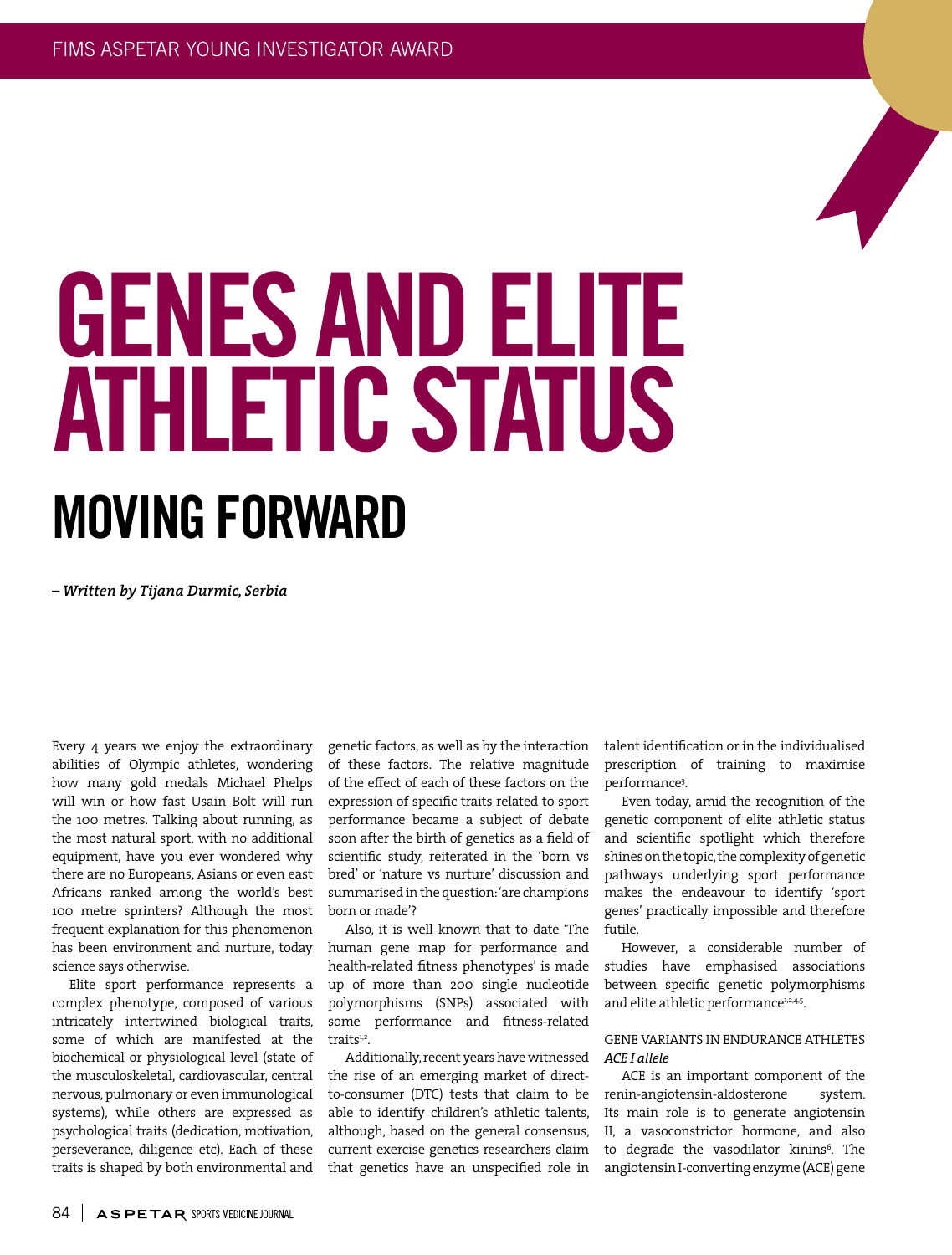| <b>TABLE 1</b>      |               |                            |                             |
|---------------------|---------------|----------------------------|-----------------------------|
| Gene                | Location      | Polymorphism               | Endurance-related<br>marker |
| ACE                 | 17923.3       | Alu I/D (rs4646994)        | insertion                   |
| ACTN <sub>3</sub>   | 11q13.1       | R577X (rs1815739 C/T)      | 577X                        |
| ADRA <sub>2</sub> A | 10q24–q26     | 6.7/6.3 kb                 | 6.7kb                       |
| ADRB <sub>2</sub>   | $5931 - 932$  | Gly16Arg (rs1042713 G/A)   | 16 Arg                      |
| CKM                 | 19913.32      | rs8111989 A/G (NcoI)       | rs8111989 A                 |
| <b>BDKRB2</b>       | 14932.1-932.2 | +9/–9 (exon 1)             | $-9$                        |
| HIF1A               | 14923.2       | Pro582Ser (rs11549465 C/T) | Pro 582                     |

**Table 1:** Genetic markers for endurance athlete status. ACE=angiotensin-converting enzyme, ACTN3=alpha actinin3, ADRA2A=alpha 2a adrenoreceptor, ADRB2=beta 2 adrenoreceptor, CKM=creatine kinase, BDKRB2=bradykinin receptor B2, HIF1A=hypoxia inducible factor 1 alpha subunit.

is the most popular and frequently studied gene and therefore of particular interest as a candidate gene for elite performance phenotypes7 .

Additionally, the ACE gene I/D polymorphism, especially the presence (insertion, I allele) of a 287 bp fragment is associated with lower ACE activity both in tissues and in circulation. This is even more important when considering the fact, confirmed by many studies, that ACE insertion polymorphism is associated with better endurance performance in elite athletes<sup>8,9</sup>.

An excess of the 'I' allele has been identified in studies on different types of elite endurance athletes. Myerson et al identified an excess of the I allele in 25 elite mountaineers and 34 elite British distance runners (>5000 m)10. Other studies confirmed these results, suggesting similar I allele distribution in elite Australian, Croatian and Russian rowers<sup>11-13</sup>. Further, similar studies have confirmed the overrepresentation of ACE I allele among the100 fastest Ironman triathletes, elite Spanish runners and Italian Olympic endurance athletes<sup>14-16</sup>.

However, it should be noted that some studies show no association between the ACE I/D polymorphism and elite athletic status. In fact, Tobina and colleagues showed that average running speed was significantly higher in Japanese elite endurance runners with the combined DD/ ID genotypes than in runners with the II genotype<sup>17</sup>.

# *ADRA2A (Alpha 2a adrenoreceptor) and ADRB2 (Beta 2 adrenoreceptor)*

The adrenergic receptors are a prototypic family of guanine nucleotide-binding regulatory protein-coupled receptors. Their main role is to mediate the physiological effects of the hormone adrenaline and the neurotransmitter noradrenaline. Additionally, it is well known that adrenergic receptors can influence the regulation of adipose tissue lipolysis – one of the most important steps in meeting energy demands during endurance training<sup>18</sup>.

Blood pressure and heart rate, as the main cardiovascular responses to systemic sympathetic activity, are predominantly regulated by the α-2A-adrenergic receptor (ADRA2A).

The restriction enzyme Dra I identifies a restriction fragment length polymorphism in the 3'-untranslated region (3'-UTR) (6.7/6.3 kb polymorphism) of the ADRA2A gene located on chromosome 10  $(10q24-q26)^{2,18}$ .

In a comparison of elite endurance athletes and sedentary controls, Wolfarth and colleagues observed significantly higher frequency of the 6.7-kb allele in athletes, suggesting that this genetic variation in the ADRA2A gene may play a role in sustaining

the endurance training necessary for enhanced maximal aerobic power4 .

Additionally, some studies show that during prolonged physical activity, hormone sensitive lipases bind to the beta 2 adrenoreceptor (ADRB2, stimulatory) and alpha 2 adrenoreceptor (ADR2A, inhibitory), inducing lipolysis. These two adrenoreceptor genes (ADRB2 and ADR2A) are located on chromosomes 10 (q24-q26) and 5 (q31-q32), respectively5,18.

The beta 2 adrenergic receptor is a member of the G protein-coupled receptor superfamily. It is expressed in many cell types and plays an important role in the regulation of the cardiac, pulmonary, vascular and central nervous systems. Numerous studies have associated the Gly16Arg SNP (rs1042713 G/A) of the ADRB2 gene with several phenotypes. Wolfarth et al described the overrepresentation of the 16 Arg allele in elite endurance athletes compared to sedentary controls4 .

## GENE VARIANTS IN STRENGTH/POWER ATHLETES *ACE D allele*

# Previous studies have shown that individual renin-angiotensin system activity depends on the I/D polymorphism of the ACE gene, with the D allele being significantly associated not only with superior sprint and other anaerobic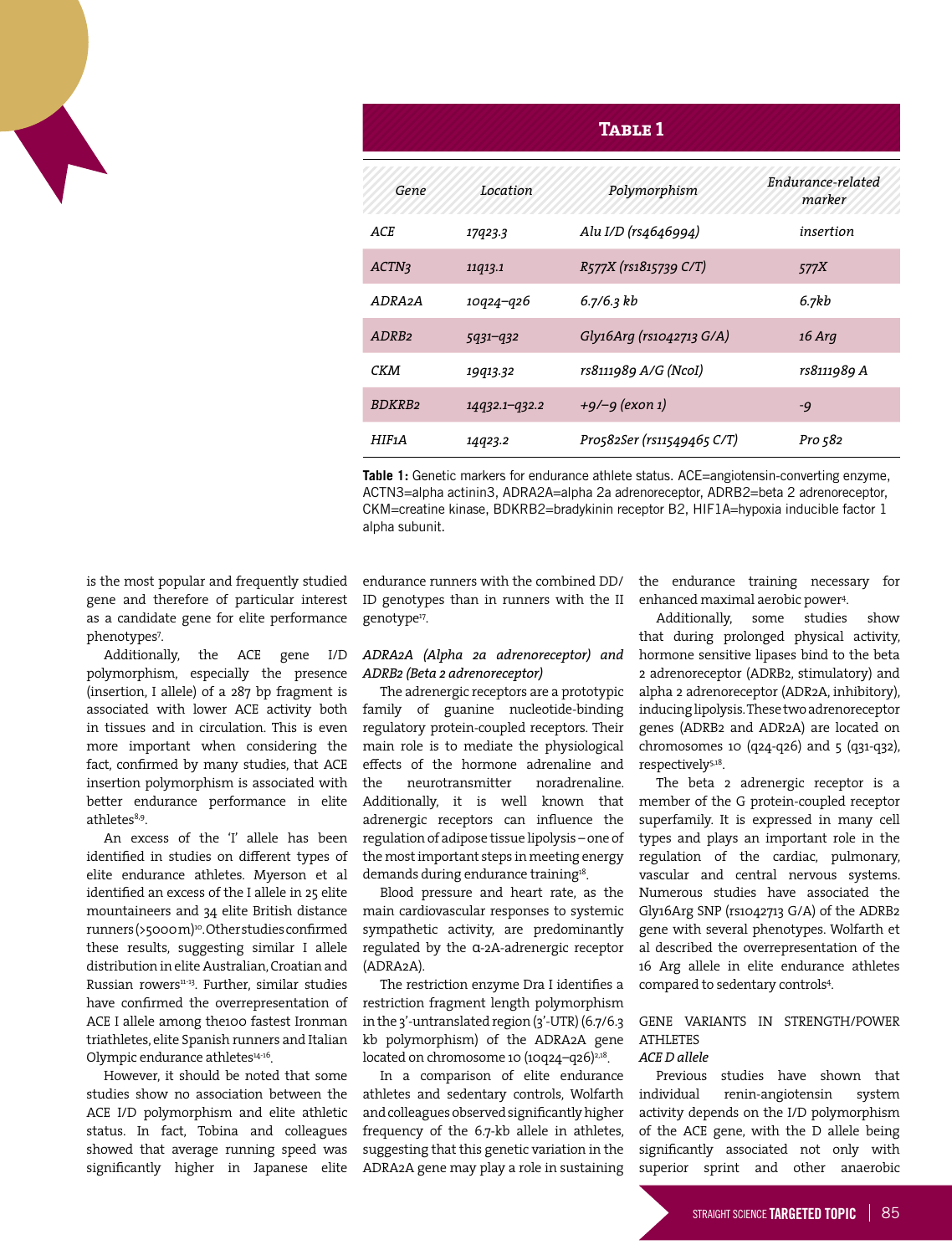performance in elite athletes, but also with increased muscle volume and an increased percentage of fast-twitch muscle fibres. This may be controlled by increased degradation of growth-inhibitory bradykinin and increased ACE-mediated activation of the growth factor angiotensin II<sup>2,7,8</sup>.

Studies have shown the D allele and/or DD genotype overrepresentation in British, Russian and European short-distance swimmers, sprinters and short- and middledistance swimmers<sup>19</sup>.

However, it should also be noted that some studies showed no association between ACE I/D polymorphism and elite athletic status. For example, Wang and colleagues compared east Asian shortdistance swimmers with a control group and reported that the swimmers had a prevalence of I allele compared to controls. Additionally, there are studies that showed no association between the ACE I/D polymorphism and power athlete status<sup>20</sup>.

## *ACTN3 Arg 577 Allele*

Another gene widely studied for its relation to elite performance is ACTN3, which encodes skeletal muscle protein α-actinin-3 – the family of actin-binding proteins that is expressed exclusively in type 2 muscle fibres. According to previous studies this gene is almost exclusively expressed in fast twitch muscle fibres responsible for rapid and strong muscle contractions, mainly in sprint and power activities<sup>1,2</sup>. A very common genetic variation in the ACTN3 gene leads to arginine (R) replacement with a stop codon (X) at amino acid 577 (R577 X, rs 1815739). Although it is well known that the ACTN3 variation, which leads to α-actinin-3 protein deficiency, does not lead to muscular functional impairment, there are several studies confirming a positive association between high-power muscle contractions and the presence of the R allele<sup>21</sup>. One of the most important studies in this field was conducted by Ma et al, who reported that the frequency of the ACTN3 XX genotype was reduced in elite power athletes compared to a sedentary control group. Additionally, they also showed that none of the Olympians or elite female power athletes included in the study had an XX genotype<sup>8</sup>.

Later case-control studies confirmed these results. The ACTN3 XX genotype was

*further research is required before direct-toconsumer genetic tests can be considered viable*

reduced in elite Finnish sprint athletes, elite Greek track-and-field athletes and top-level professional soccer players, participating in the Spanish league<sup>22-24</sup>.

Additionally, it is documented that the presence of an X allele may lead to better endurance performance. Some studies have shown that the proportion of the XX genotype and/or X allele was higher in endurance-oriented athletes compared with sedentary individuals. However, the majority of authors reported no association between the ACTN3 R577X polymorphism and endurance athlete status<sup>1,8</sup>.

# *What is the current scientific evidence for genetic testing for talent identification for sport?*

Nowadays, although a scientific understanding of the link between the polymorphisms described here and sport performance is still being sought, companies have been trying to take advantage of the association for years. Direct-to-consumer genetic tests are marketed to parents, young athletes and coaches as a powerful instrument for guiding decisions on the most suited sporting discipline for a child. However, it is clear that the current understanding of the link between genetics and athletic performance is not sufficient to advocate the use of such tests for talent identification. A recent consensus statement cited a lack of evidence on the efficacy of direct-to-consumer genetic testing, as well as raising concerns on the absence of related guidelines and legislation, clear information on which gene variants are tested, appropriate genetic counselling and quality control3 . In the future we may have to pose the question: is pushing a child toward a sport he is likely to be good at much different than hiring a violin teacher for a musical child? But for now, further research is required before direct-to-consumer genetic tests can be considered viable.

Currently, it is a well-recognised fact that inter-individual variability of physical performance traits has a significant genetic basis. Therefore, the scientific question is not what the potential role of genetic components is, but rather, exactly which genes and DNA polymorphisms are involved and by which mechanisms and pathways do they exert their effect?

Therefore, one of the first priorities for future research should be to gain knowledge about the application of sport genetics and whether this could lead to the development of genetic performance tests with the ability to provide better opportunities, not only by determining genetic suitability for